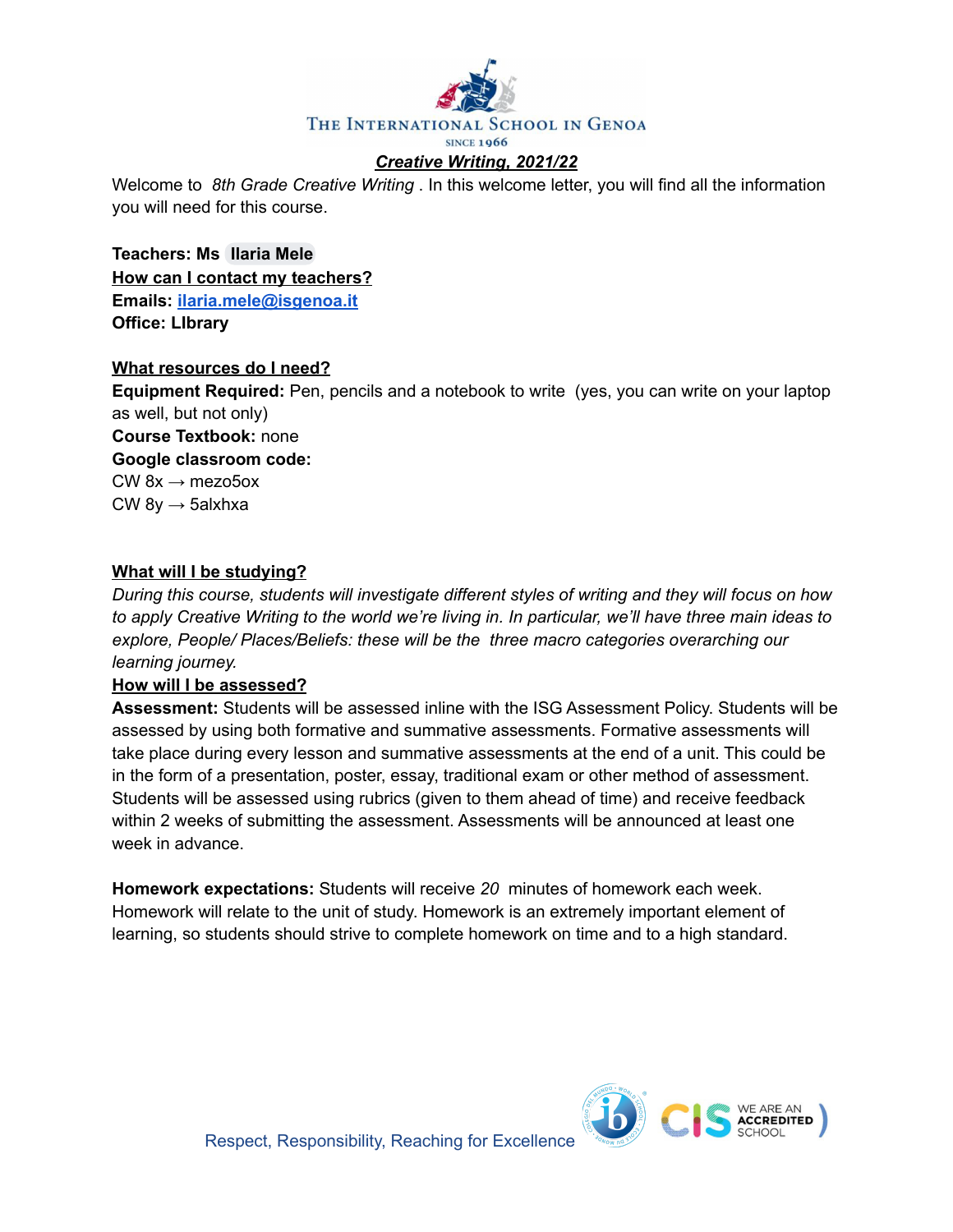

Welcome to 8th Grade Educazione civica. In this welcome letter, you will find all the information you will need for this course.

#### **Teachers: How can I contact my teachers? Emails:** chiara.borselli@isgenoa.it **Office: 317**

#### **What resources do I need?**

**Equipment Required:** libro, computer, penne, matite, forbici, colla. **Course Textbook:** AA.VV. *La nuova Educazione civica* Rizzoli Ed. **Google classroom code:** rnqlliv

#### **What will I be studying?**

COSTITUZIONE, diritto, legalità e solidarietà – Conoscenza, riflessione sui significati, pratica quotidiana del dettato costituzionale, che rappresenta il fondamento della nostra convivenza; ordinamento dello Stato, delle Regioni, degli Enti territoriali, delle Autonomie locali e delle Organizzazioni internazionali e sovranazionali, in particolare l'idea e lo sviluppo storico dell'Unione Europea e delle Nazioni Unite.

| $\mathbf{1}$  | La Repubblica<br>Italiana e la<br>Costituzione              | Le leggi dell Stato, la nascita della<br>Costituzione                                                                                  |
|---------------|-------------------------------------------------------------|----------------------------------------------------------------------------------------------------------------------------------------|
| $\mathcal{L}$ | I diritti e i doveri                                        | I principi fondamentali                                                                                                                |
| 3             | La struttura dello<br>Stato italiano                        | Parlamento, Governo, Presidente della<br>Repubblica, Magistratura, Corte<br>costituzionale, Pubblica Amministrazione<br>ed Enti Locali |
| 4             | Due diritti<br>fondamentali: lavoro<br>e salute             | Cittadinanza, Stato e tutela del lavoro,<br>educazione alla salute                                                                     |
| 5             | L'Unione Europea e<br>gli altri organismi<br>internazionali | La storia della UE, le istituzioni, gli<br>organi, la carta dei diritti fondamentali,<br>ľonu                                          |

#### **How will I be assessed?**

**Assessment:** Students will be assessed inline with the ISG Assessment Policy. Students will be assessed by using both formative and summative assessments. Formative assessments will take place during every lesson and summative assessments at the end of a unit. This could be in the form of a presentation, poster, essay, traditional exam or other method of assessment. Students will be assessed using the IB MYP/DP assessment rubrics and receive feedback

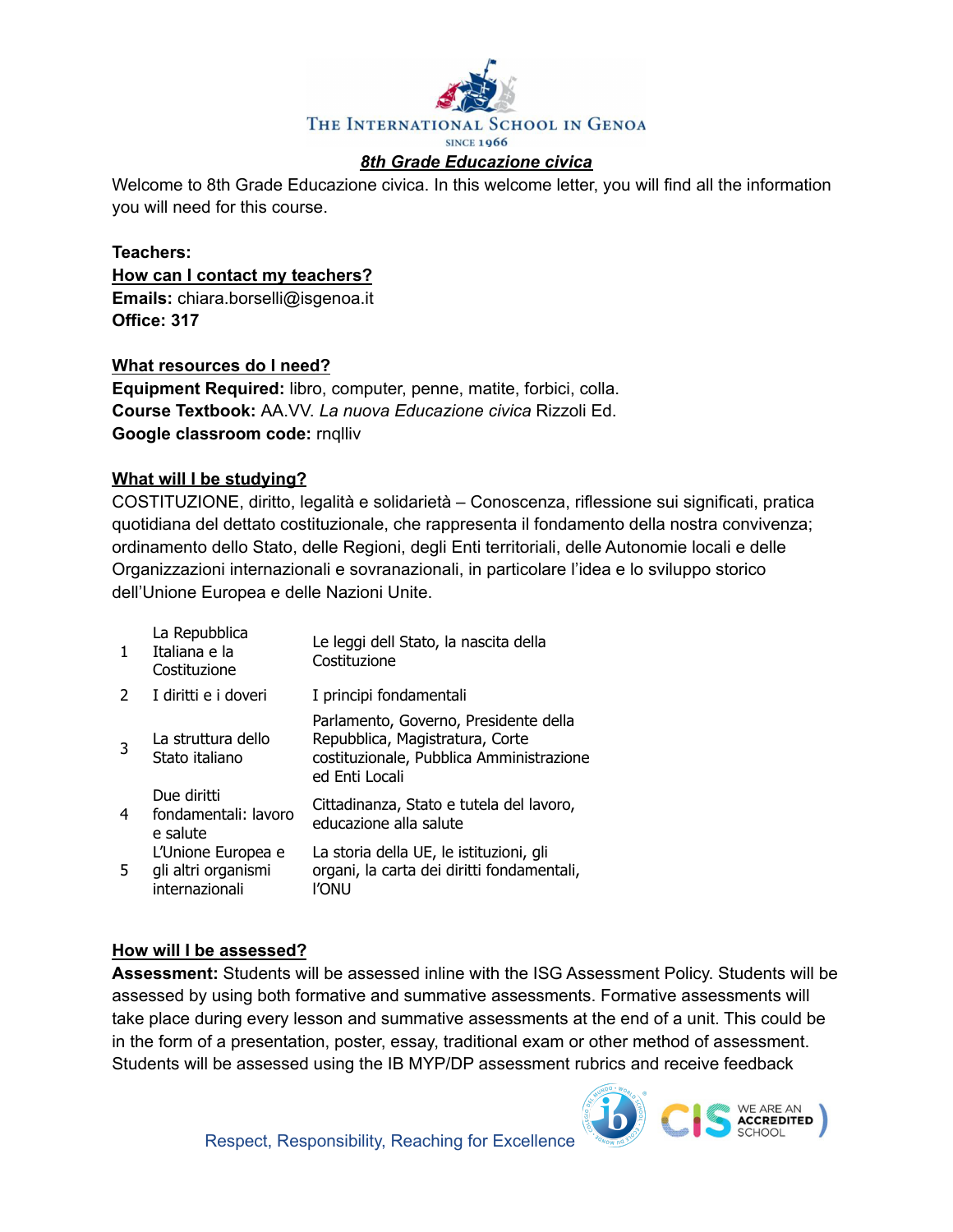

within 2 weeks of submitting the assessment. Assessments will be announced at least one week in advance.

**Homework expectations:** Students will receive 20 minutes of homework each week. Homework will relate to the unit of study. Homework is an extremely important element of learning, so students should strive to complete homework on time and to a high standard.



Respect, Responsibility, Reaching for Excellence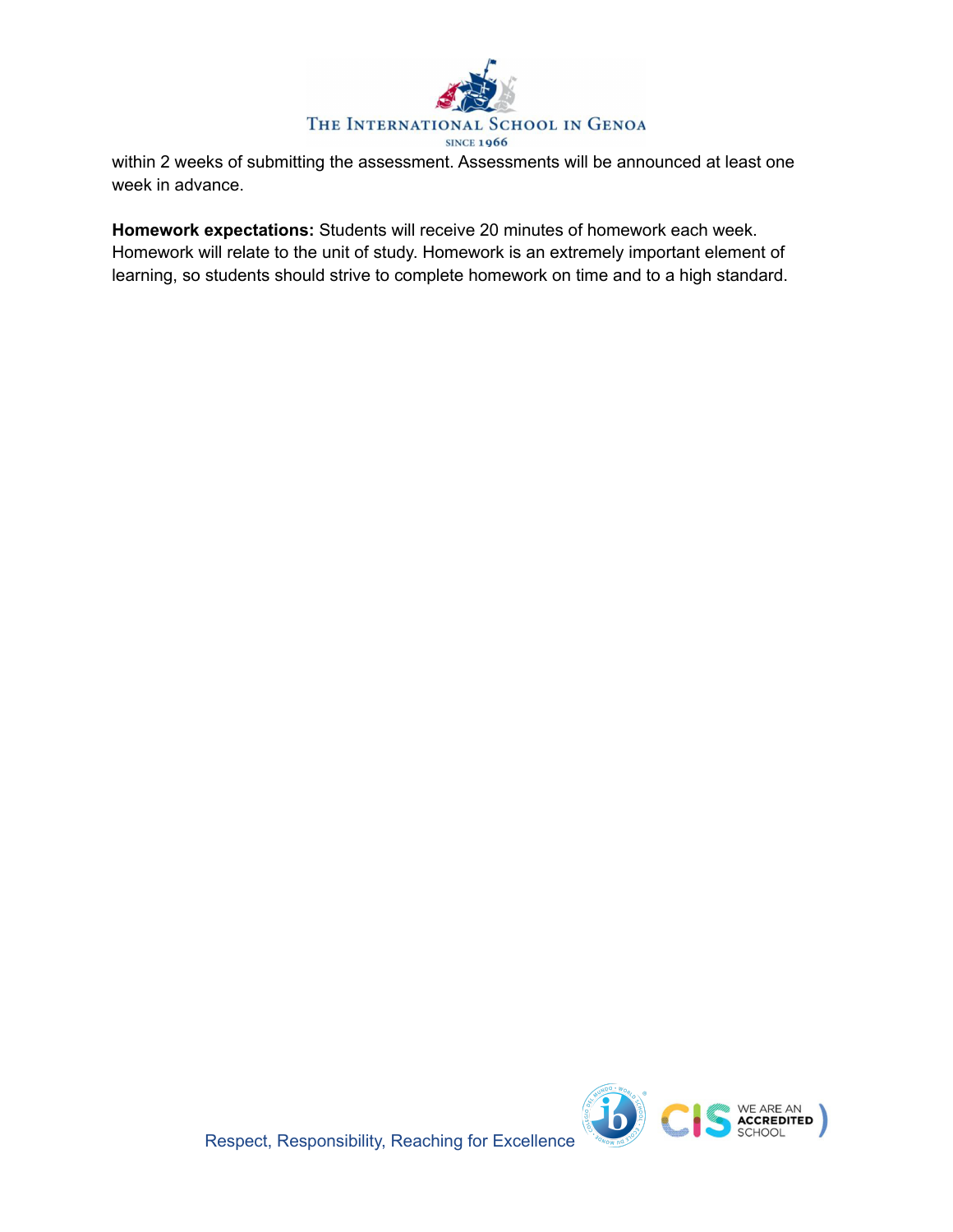

Welcome to 8th Grade Italian A. In this welcome letter, you will find all the information you will need for this course.

**Teachers:** Chiara Borselli, Fulvia Gabinio **How can I contact my teachers? Emails:** chiara.borselli@isgenoa.it, fulvia.gabinio@isgenoa.it **Office: 317**

#### **What resources do I need?**

**Equipment Required:** Un quaderno A4 a righe Penne, matite, colori, evidenziatori, colla, forbici **Course Textbook:** R. Zordan Autori lettori 3 Fabbri editori R. Zordan Datti un'altra regola Lussu Un anno sull'altipiano J. Joffo Un sacchetto di biglie Sansoni per la scuola

#### **Google classroom code:** 8X: dmvjodp

#### **What will I be studying?**

Il programma di Italiano della terza media segue principalmente quanto stabilito dai programmi ministeriali della scuola statale italiana, in cui l'attenzione principale è data al valore formativo del soggetto ed alla sua capacità di esprimersi e comunicare efficacemente. Il programma di Italiano è, inoltre, parallelo a quello di Storia in Italiano, in modo tale che gli studenti abbiano una visione delle conseguenze sociali e culturali degli avvenimenti storici oggetto di studio. Gli apprendimenti linguistici vanno perciò riferiti alle abilità di base (ascoltare, parlare, leggere, scrivere), alle varie funzioni e usi del linguaggio (informare, persuadere, raccontare, esprimere sentimenti, interrogare, argomentare, eccetera). A tal fine si promuoverà la lettura di opere letterarie di prosa e di poesia lirica, di autori italiani dell'Ottocento e del Novecento, lo studio di vari generi letterari e lo studio della grammatica, in particolare dell`analisi del periodo, come strumento fondamentale per una comunicazione efficace e come riflessione sui caratteri fondamentali della lingua e delle realtà dei suoi usi. Inoltre, al fine di presentare gli studenti preparati per l`esame licenza media, che si terrà alla conclusione del terzo anno, nel corso dell'anno verranno effettuate simulazioni d'esame e interrogazioni orali.

#### **Topics**

Primo semestre: La Fantascienza Storia della lingua italiana Il Romanticismo Il Verismo



Respect, Responsibility, Reaching for Excellence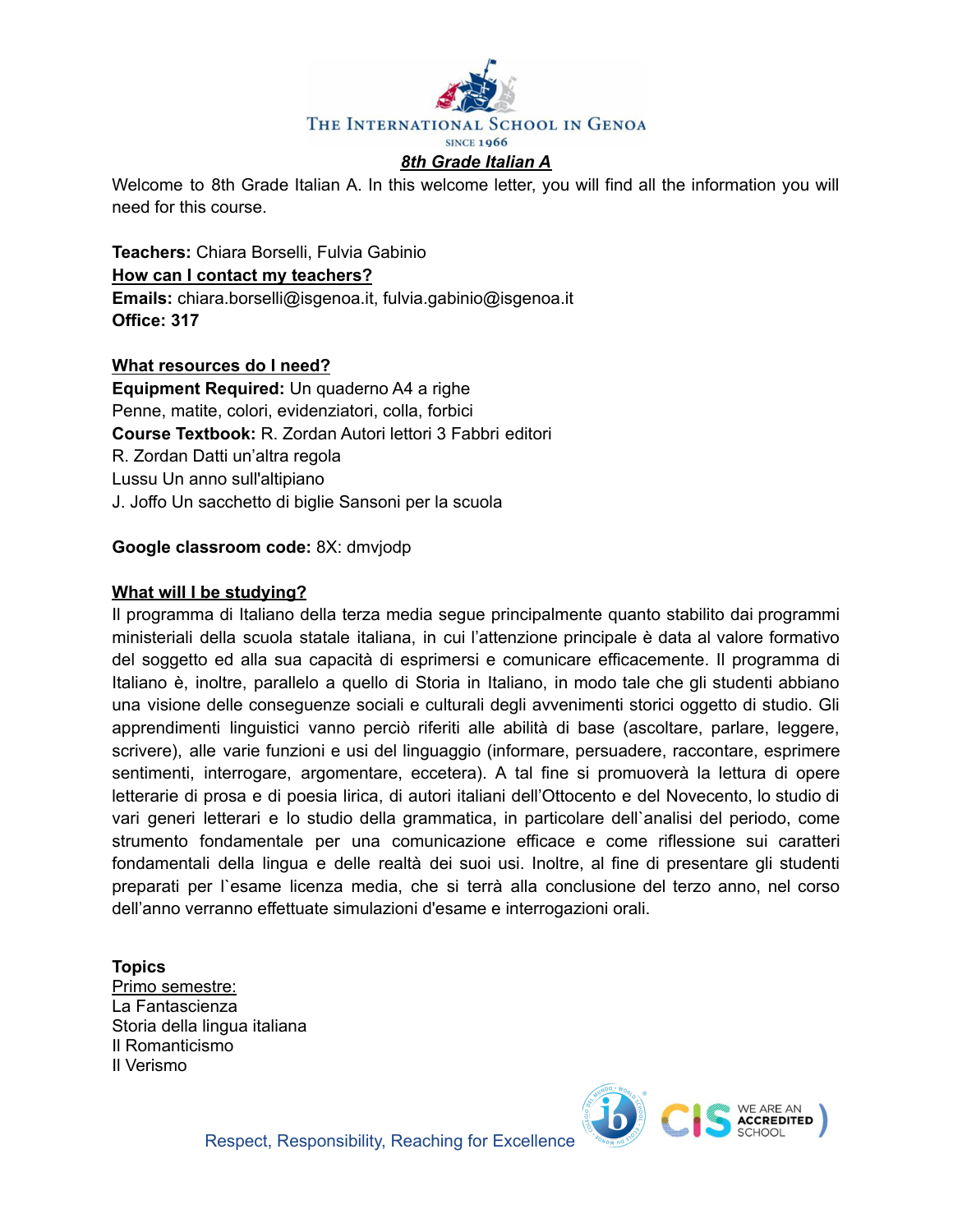

Secondo semestre: Il Decadentismo L'Ermetismo La seconda guerra mondiale in poesia Il Neorealismo

#### **How will I be assessed?**

**Assessment:** Students will be assessed inline with the ISG Assessment Policy. Students will be assessed by using both formative and summative assessments. Formative assessments will take place during every lesson and summative assessments at the end of a unit. This could be in the form of a presentation, poster, essay, traditional exam or other method of assessment. Students will be assessed using the IB MYP/DP assessment rubrics and receive feedback within 2 weeks of submitting the assessment. Assessments will be announced at least one week in advance.

**Homework expectations:** Students will receive 30 minutes of homework each week. Homework will relate to the unit of study. Homework is an extremely important element of learning, so students should strive to complete homework on time and to a high standard.

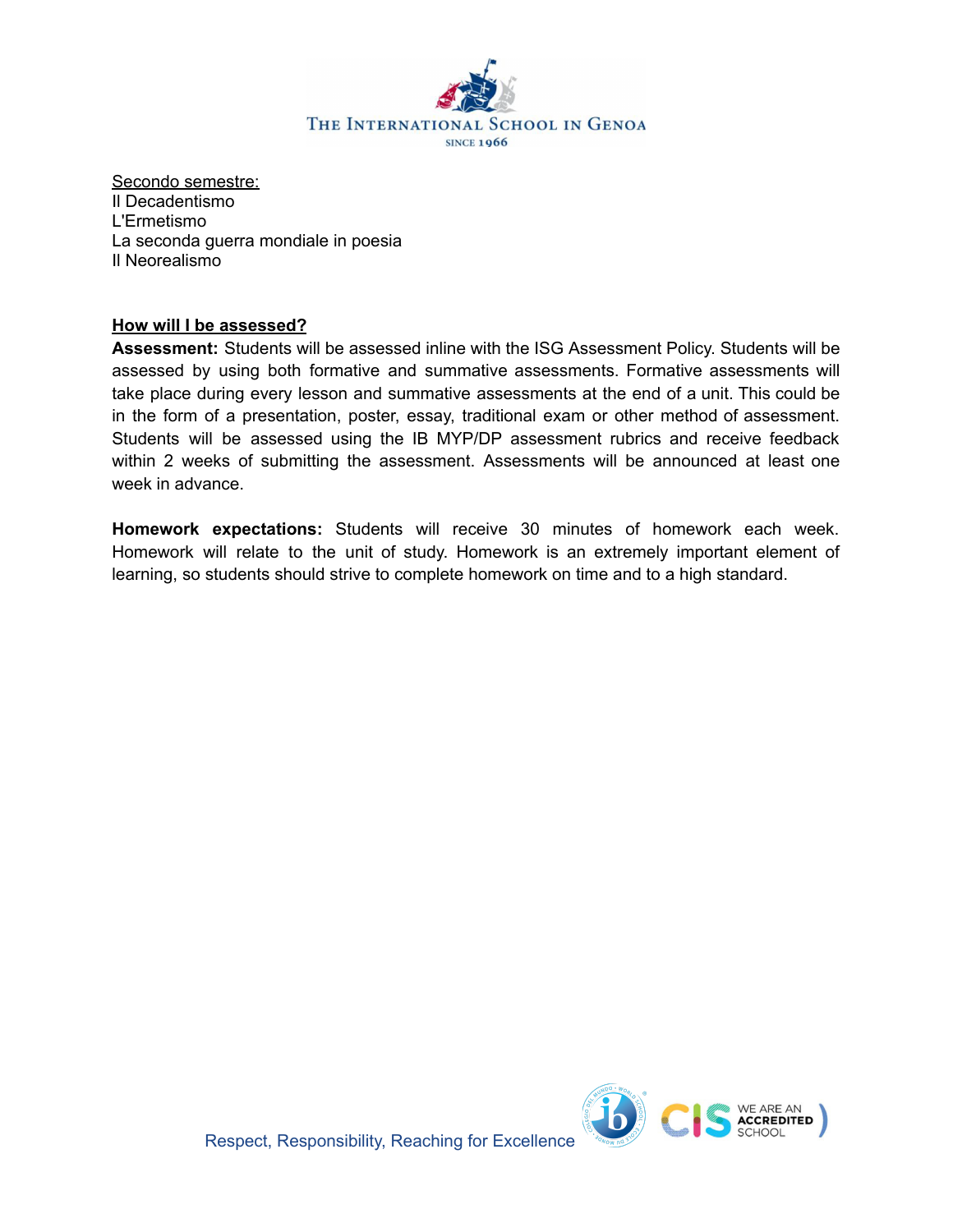

as is the aim to make learning in PE as stimulating and as enjoyable as possible. The acquisition and improvement of skills across a diverse array of activities will still be a central aim

#### of PE. **Topics**:

Students will be involved and encouraged to develop in activities grouped in the following six major categories:

- **Basketball**
- 
- 

**Welcome note / Course Overview:**

- 
- 
- Striking & Fielding games e.g. Softball, Cricket

# **Assessment:**

Learning will be assessed using the following PE criteria:

- Knowing and understanding
- Planning for performance
- Applying and performing
- Reflecting and improving performance

# **Equipment/Resources required for PE lessons:**

- ISG PHE team T-shirt (white or grey)
- Shorts / leggings / Tracksuit bottoms (Sweatshirt or waterproof rain jacket if wet)
- Indoor trainers for the gym (appropriate sports shoes)
- Water bottle

# **Specific expectations:**

**Respect -** Students should arrive on time and treat others with a caring and respectful attitude. **Responsibility** - Students are expected to be appropriately equipped ready for the activity. **Reaching for excellence -** Students are encouraged to be involved in motivating and supporting others to achieve their personal best and strive to be successful.

If you have any questions at any time regarding Physical Education, please feel free to contact the PE teacher.

Paul Adcock - [paul.adcock@isgenoa.it](mailto:paul.adcock@isgenoa.it)

- Invasion games e.g. Football, Unihockey, Handball, Touch Rugby,
- Creative movement e.g. Dance, Gymnastics, aerobics, yoga
- Health Related Fitness e.g. Distance running, Circuit training, Orienteering
- Net Games e.g. Volleyball, Badminton, Table Tennis
- Track and field athletics e.g. Running, Jumping and throwing events
	-





# **8 th Grade Physical Education Course Overview and Policies**

Throughout the forthcoming academic year, there will be continued adaptations to the Physical Education curriculum to comply with Covid-19 guidelines. Student safety is always the priority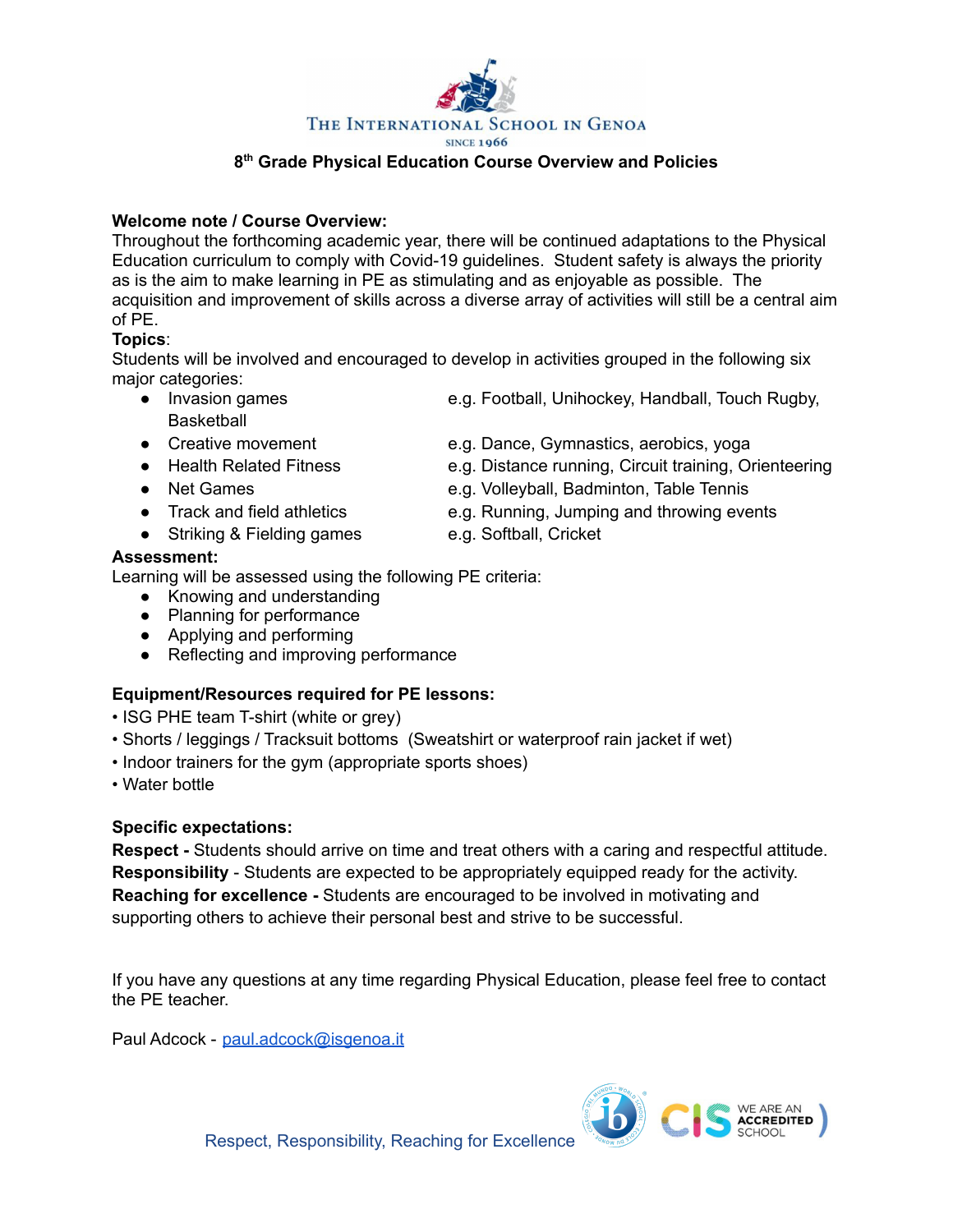

Welcome to Grade 8 Science. In this welcome letter, you will find all the information you will need for this course.

#### **Teachers: Mr Kubenk**

# **How can I contact my teachers? Emails: david.kubenk@isgenoa.it Office: 312**

**What resources do I need? Equipment Required: textbook, writing materials, calculator, workbook, charged computer Course Textbook: Hodder Education MYP 1, 2 and 3 Google classroom code:** ikurszi

#### **What will I be studying?**

Students will be covering elements of physics, chemistry and biology this year with slightly more focus on physics. Forces, energy, electricity and magnetism, the periodic table and atomic theory will also be covered.

#### **How will I be assessed?**

**Assessment:** Students will be assessed inline with the ISG Assessment Policy. Students will be assessed by using both formative and summative assessments. Formative assessments will take place during every lesson and summative assessments at the end of a unit. This could be in the form of a presentation, poster, essay, traditional test or other method of assessment. Students will be assessed using the IB MYP assessment rubrics and receive feedback within 2 weeks of submitting the assessment. Assessments will be announced at least one week in advance.

**Homework expectations:** Students will receive 60 minutes of homework each week. Homework will relate to the unit of study. Homework is an extremely important element of learning, so students should strive to complete homework on time and to a high standard.

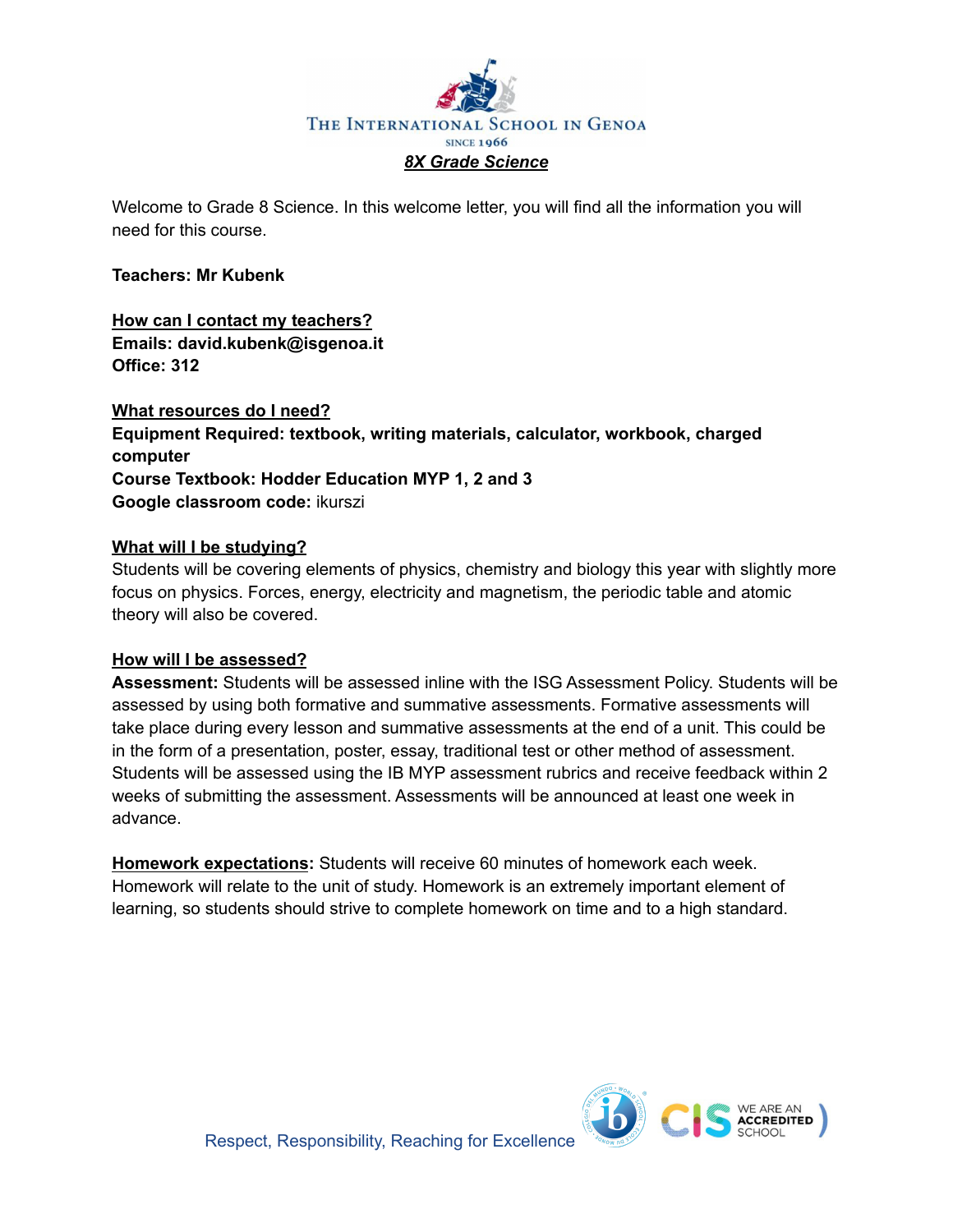

Welcome to *Grade 8 Individuals and Societies*. In this welcome letter, you will find all the information you will need for this course.

**Teachers:** *Pamela Cassol* **How can I contact my teachers? Emails:** *pamela.cassol@isgenoa.it* **Office:** *317*

#### **What resources do I need?**

**Equipment Required:** *Textbook, A4 notebook, A4 portalistini or binder, writing utensils.* **Course Textbook:** *Think History! Modern Times 1750-1990* **Google classroom code: 8X** 6yvrnre **8Y** 42vu2e4

#### **What will I be studying?**

The Enlightenment, Revolutions, Rights and Freedoms, The Changing Nature of Warfare in the 20th Century.

#### **How will I be assessed?**

**Assessment:** Students will be assessed inline with the ISG Assessment Policy. Students will be assessed by using both formative and summative assessments. Formative assessments will take place during every lesson and summative assessments at the end of a unit. This could be in the form of a presentation, poster, essay, traditional exam or other method of assessment. Students will be assessed using the IB MYP assessment rubrics and receive feedback within 2 weeks of submitting the assessment. Assessments will be announced at least one week in advance.

**Homework expectations:** Students will receive *40* minutes of homework each week. Homework will relate to the unit of study. Homework is an extremely important element of learning, so students should strive to complete homework on time and to a high standard.

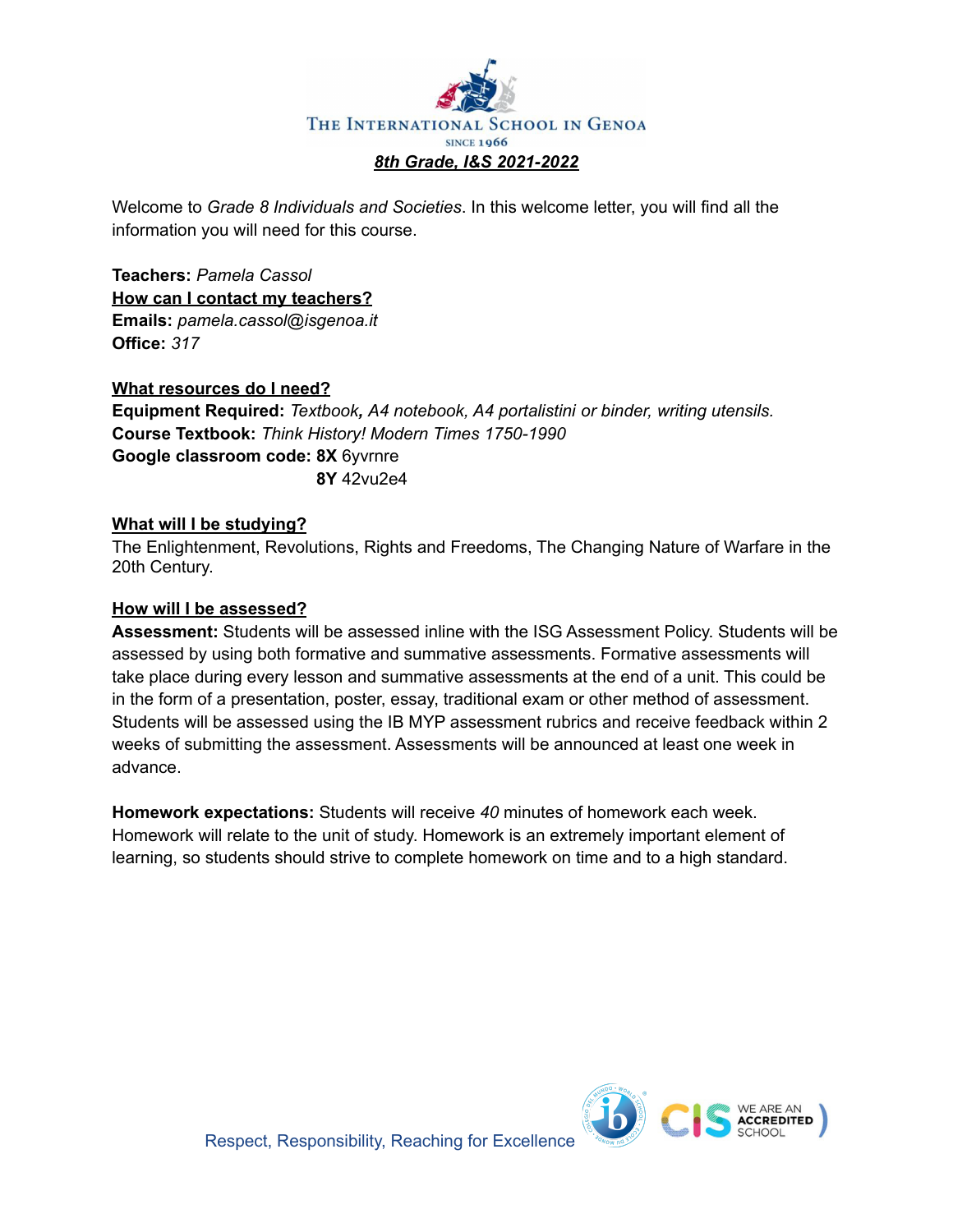

Welcome to Grade *8 Mandarin*. In this welcome letter, you will find all the information you will need for this course.

**Teachers:** *Ying Zhou*

# **How can I contact my teachers?**

**Emails:** *ying.zhou@isgenoa.it* **Office:** 206

# **What resources do I need?**

**Equipment Required:** *Pencil, pen, ruler, sharpener, eraser, notebook, fully charged laptop* **Course Textbook:** *Chinese made easy 2 & 3*

# **Google classroom code: gd4ymql**

# **What will I be studying?**

Units of study include: Unit 1 moving home, my room, my 3 meals a day. Unit 2 I will go to *Beijing in Autumn, I am ill, My pet.*

#### **How will I be assessed?**

**Assessment:** Students will be assessed inline with the ISG Assessment Policy. Students will be assessed by using both formative and summative assessments. Formative assessments will take place during every lesson and summative assessments at the end of a unit. This could be in the form of a presentation, poster, essay, traditional exam or other method of assessment. Students will be assessed using the IB MYP assessment rubrics and receive feedback within 2 weeks of submitting the assessment. Assessments will be announced at least one week in advance.

**Homework expectations:** Students will receive *60* minutes of homework each week. Homework will relate to the unit of study. Homework is an extremely important element of learning, so students should strive to complete homework on time and to a high standard.

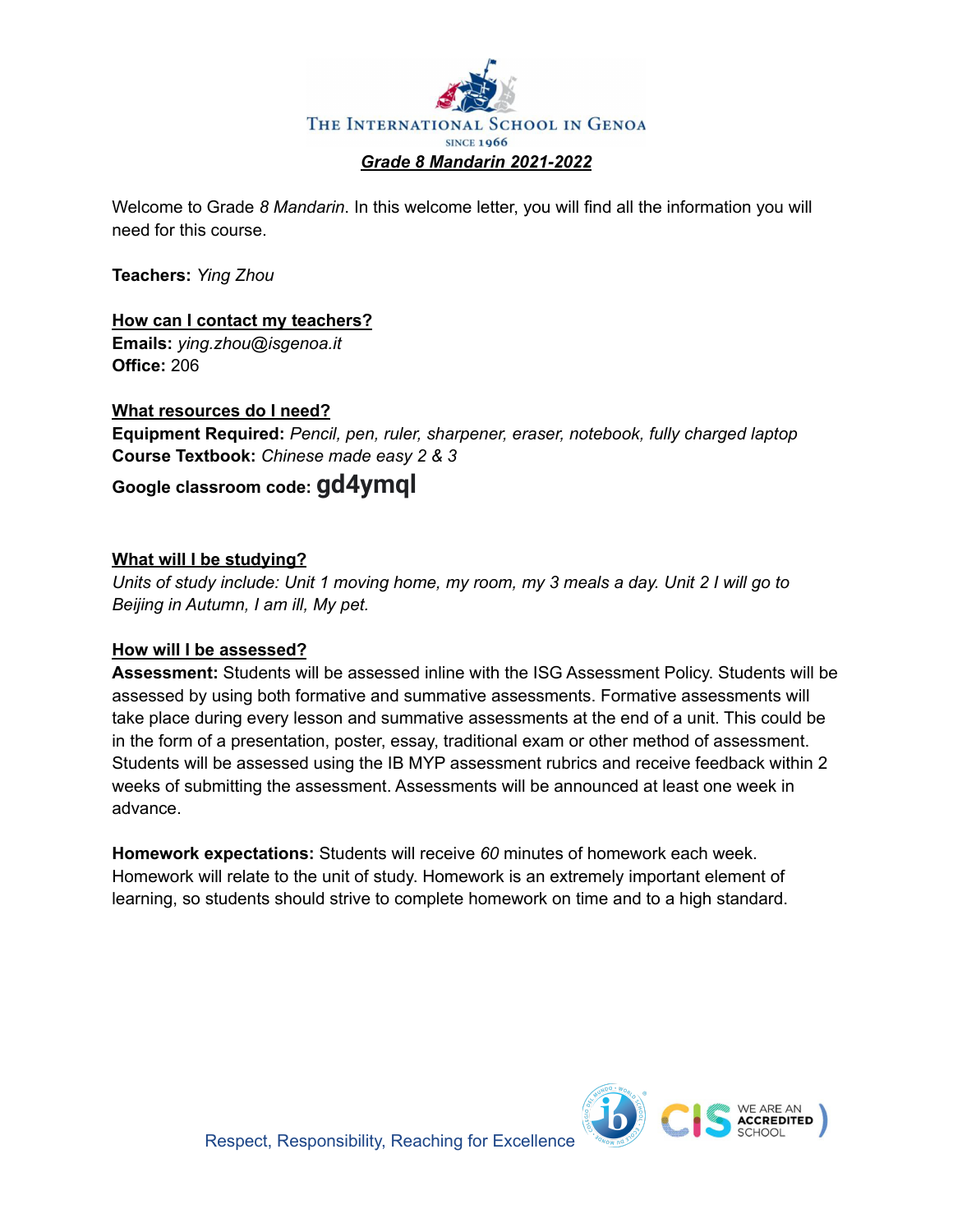

Welcome to Grade 8<sup>th</sup> Matematica. In this welcome letter, you will find all the information you will need for this course.

**Teachers:** *Margherita Basso*

**How can I contact my teachers? Emails:** *margherita.basso@isgenoa.it* **Office:** *208*

**What resources do I need? Equipment Required:** Quaderno a quadretti A4 **Course Textbook**: Libro di testo Tangram 3 **Google classroom code: ybkg25x**

# **What will I be studying?**

*Durante il corso di matematica studieremo sia aritmetica, algebra, studio di funzioni, statistica e probabilità e geometria. Per la parte di aritmetica affronteremo i numeri reali con le relative espressioni. Affronteremo lo studio di funzioni e i relativi grafici. Per geometria studieremo le aree e volumi dei solidi. Il programma è approvato dal Ministero della Pubblica Istruzione e usato di conseguenza nelle scuole italiane. Molti argomenti del programma verranno affrontati anche durante le lezioni di Math: in genere questi argomenti comuni sono trattati in precedenza dal docente internazionale e ripresi da me con la terminologia e metodo italiani*.

#### **How will I be assessed?**

**Assessment:** Gli studenti saranno valutati in linea con la politica di valutazione ISG. Gli studenti saranno valutati utilizzando votazioni formative e sommative. Le valutazioni formative si svolgeranno durante ogni lezione e le valutazioni sommative alla fine di un'unità. Questo potrebbe essere sotto forma di presentazione, poster, saggio, esame tradizionale o altro metodo di valutazione. Gli studenti verranno valutati utilizzando rubriche di valutazione e riceveranno un feedback entro 2 settimane dall'invio della valutazione. Le valutazioni verranno comunicate con almeno una settimana di anticipo.

**Homework expectations:** Gli studenti riceveranno 20 minuti di compiti a casa ogni settimana. I compiti a casa riguarderanno l'unità di studio. I compiti a casa sono un elemento estremamente importante dell'apprendimento, quindi gli studenti dovrebbero sforzarsi di completare i compiti rispettando le tempistiche.

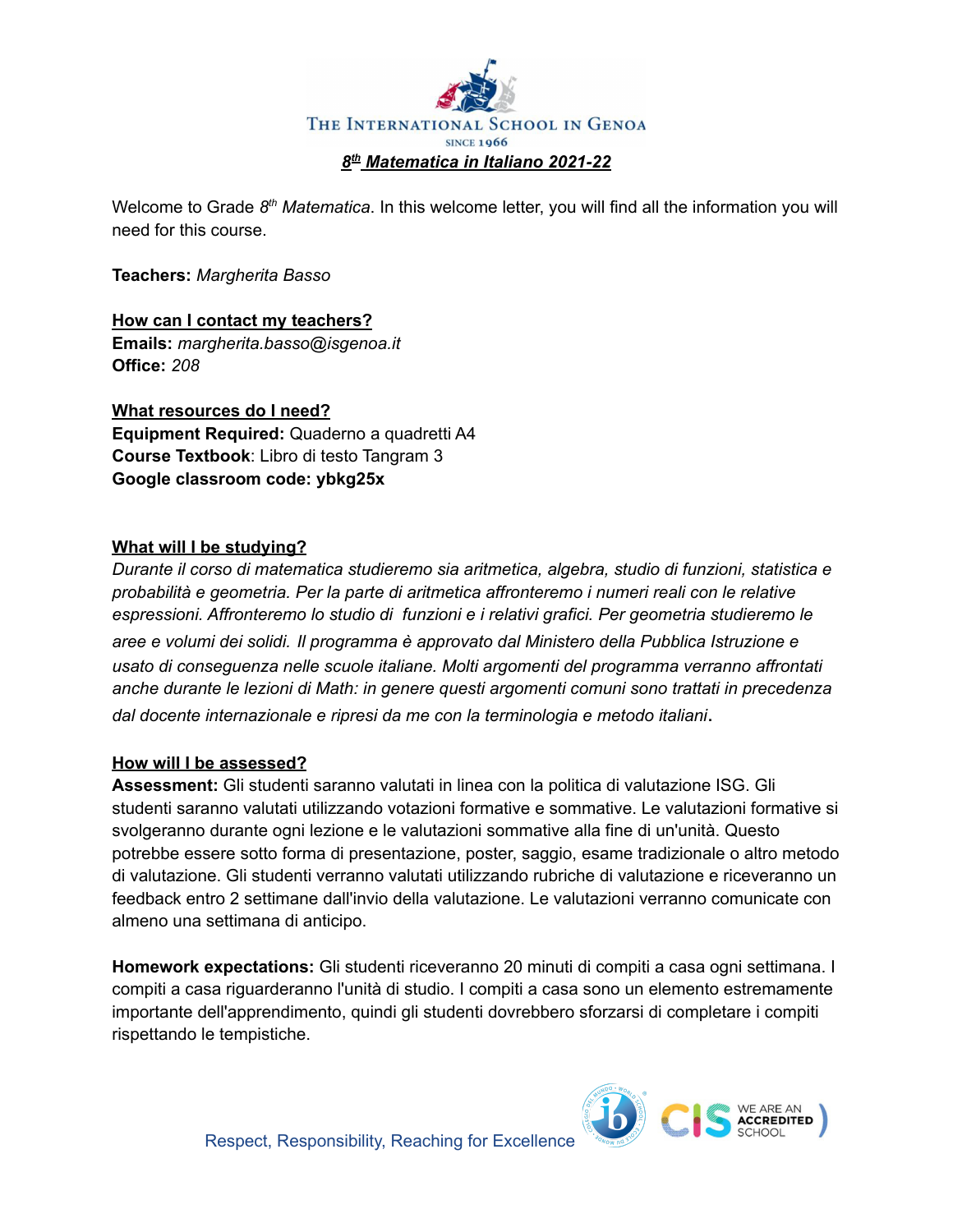

Welcome to Grade 8<sup>th</sup> Tecnologia. In this welcome letter, you will find all the information you will need for this course.

**Teachers:** *Margherita Basso*

# **How can I contact my teachers?**

**Emails:** *margherita.basso@isgenoa.it* **Office:** *208*

# **What resources do I need?**

**Equipment Required:** il materiale per disegno tecnico sarà specificato su classroom **Course Textbook**: Libro di testo Fablab **Google classroom code:** 7arhu5j

# **What will I be studying?**

*Il corso di Tecnologia è suddiviso in teoria e disegno tecnico. Per la parte di teoria affronteremo i capitoli inerenti alle energie rinnovabili e non rinnovabili, e studieremo i mezzi di comunicazione. Per disegno tecnico affronteremo le proiezioni ortogonali e le assonometrie.*

#### **How will I be assessed?**

**Assessment:** Gli studenti saranno valutati in linea con la politica di valutazione ISG. Gli studenti saranno valutati utilizzando votazioni formative e sommative. Le valutazioni formative si svolgeranno durante ogni lezione e le valutazioni sommative alla fine di un'unità. Questo potrebbe essere sotto forma di presentazione, poster, saggio, esame tradizionale o altro metodo di valutazione. Gli studenti verranno valutati utilizzando rubriche di valutazione e riceveranno un feedback entro 2 settimane dall'invio della valutazione. Le valutazioni verranno comunicate con almeno una settimana di anticipo.

**Homework expectations:** Gli studenti riceveranno 20 minuti di compiti a casa ogni settimana. I compiti a casa riguarderanno l'unità di studio. I compiti a casa sono un elemento estremamente importante dell'apprendimento, quindi gli studenti dovrebbero sforzarsi di completare i compiti rispettando le tempistiche.

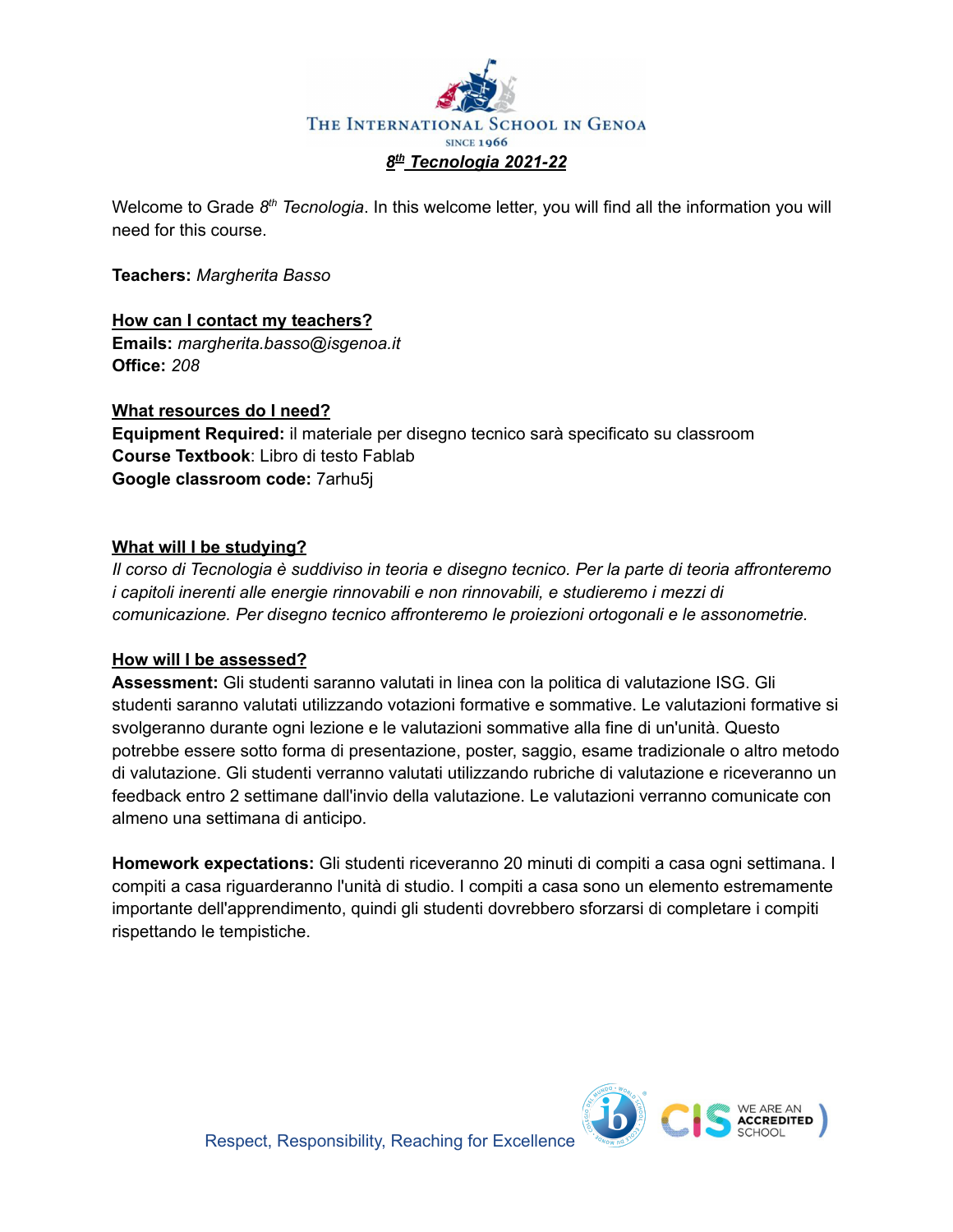

Welcome to Grade 8 Science. In this welcome letter, you will find all the information you will need for this course.

**Teachers: Mr Lavagnini How can I contact my teachers? Emails: giovanna.lavagnini@isgenoa.it Office: 312**

#### **What resources do I need?**

**Equipment Required:** textbook, writing materials, calculator, square notebook, simple calculator, ruler **Course Textbook:** Hodder Education MYP 1, 2 and 3 **Google classroom code:** nxcbcjn

# **What will I be studying?**

Students will be covering elements of physics, chemistry and biology this year with slightly more focus on physics. Forces, energy, electricity and magnetism, the periodic table and atomic theory will also be covered.

#### **How will I be assessed?**

**Assessment:** Students will be assessed inline with the ISG Assessment Policy. Students will be assessed by using both formative and summative assessments. Formative assessments will take place during every lesson and summative assessments at the end of a unit. This could be in the form of a presentation, poster, essay, traditional test or other method of assessment. Students will be assessed using the IB MYP assessment rubrics and receive feedback within 2 weeks of submitting the assessment. Assessments will be announced at least one week in advance.

**Homework expectations:** Students will receive 60 minutes of homework each week. Homework will relate to the unit of study. Homework is an extremely important element of learning, so students should strive to complete homework on time and to a high standard.

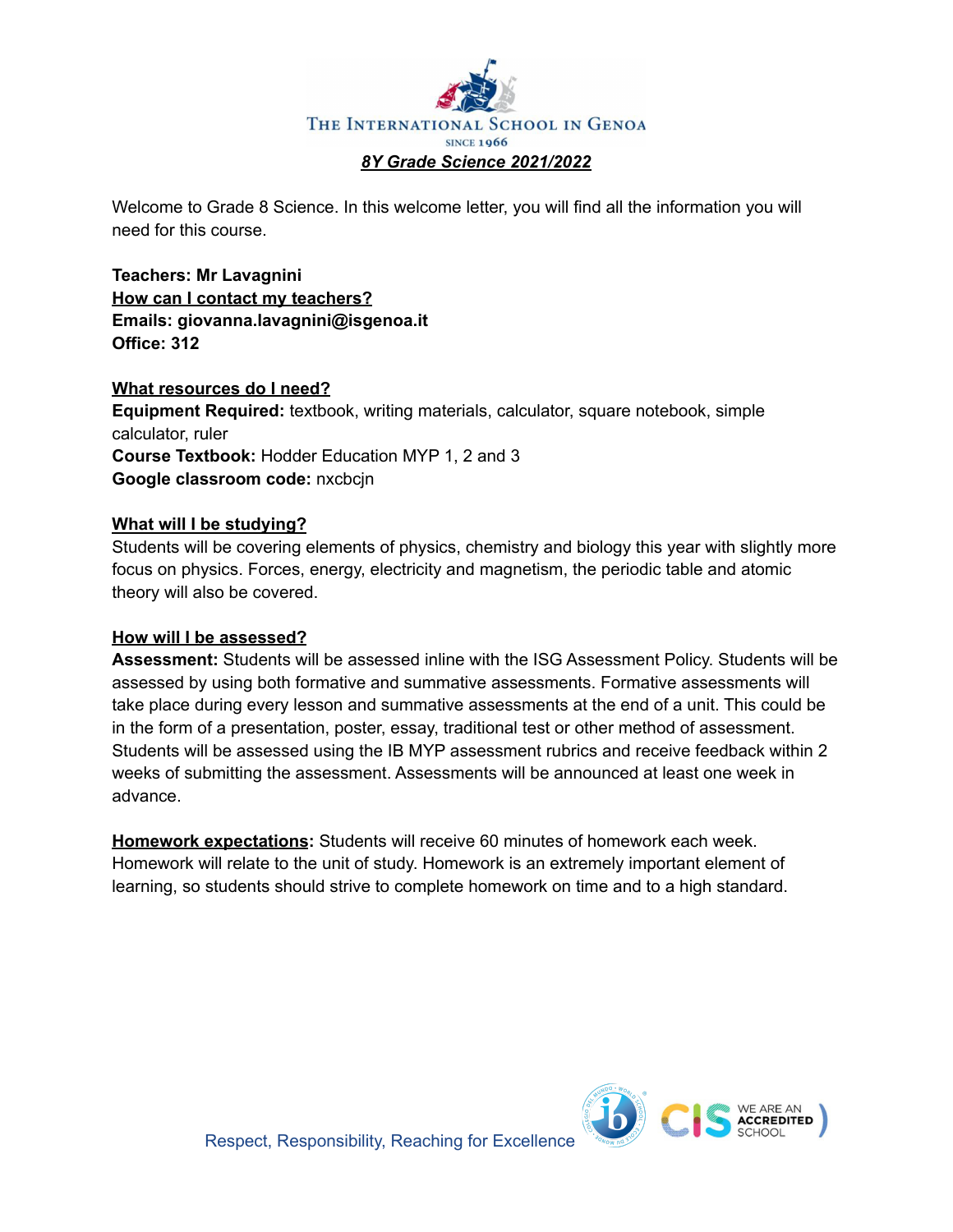

Welcome to Grade 8 math. In this welcome letter, you will find all the information you will need for this course.

**Teachers:** Lauren House, Jacob Padilla

# **How can I contact my teachers?**

**Emails:** *[lauren.house@isgenoa.it,](mailto:lauren.house@isgenoa.it) [jacob.padilla@isgenoa.it](mailto:jacob.padilla@isgenoa.it)* **Office:** Miss House: 313, Mr Padilla: 312

# **What resources do I need?**

**Equipment Required:** *Pencil, pen, ruler, sharpener, eraser, notebook, scientific + graphing calculator, protractor, pair of compasses, fully charged laptop* **Course Textbook:** Textbook resources will be provided by teachers **Google classroom code:** Miss House: ahgiweg, Mr Padilla: tt5gc6t

#### **What will I be studying?**

Units of study include: Number: discoveries and developments, Triangles: principles, processes and solutions, Linear relationships: impact of human decision-making, 3D shapes: products, processes and solutions, Bivariate data: what it means to be human, Geometric transformations: expressing beliefs and values, Linear systems: social entrepreneurship

#### **How will I be assessed?**

**Assessment:** Students will be assessed inline with the ISG Assessment Policy. Students will be assessed by using both formative and summative assessments. Formative assessments will take place during every lesson and summative assessments at the end of a unit. This could be in the form of a presentation, poster, essay, traditional exam or other method of assessment. Students will be assessed using the IB MYP assessment rubrics and receive feedback within 2 weeks of submitting the assessment. Assessments will be announced at least one week in advance.

**Homework expectations:** Students will receive 60 minutes of homework each week. Homework will relate to the unit of study. Homework is an extremely important element of learning, so students should strive to complete homework on time and to a high standard.

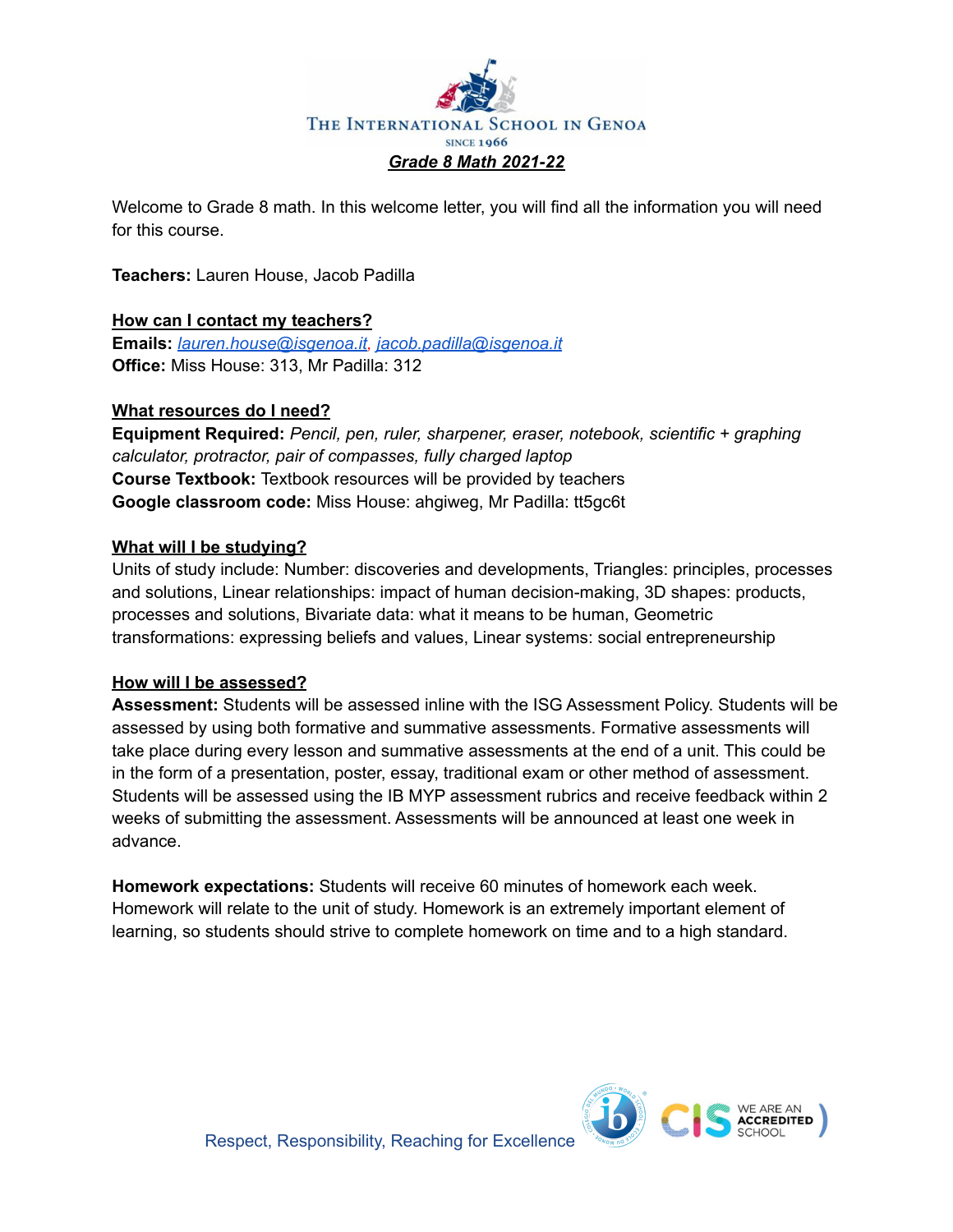

Welcome to Grade 8Y Science (insert subject). In this welcome letter, you will find all the information you will need for this course.

**Teachers:** Giovanna Lavagnini

**How can I contact my teachers? Emails: giovanna.lavagnini@isgenoa.it Office:** 312

**What resources do I need?**

**Equipment Required:** squared notebook, ruler, pencils and pens, portalistini **Course Textbook:** Hodder education MYP 1, 2 and 3 **Google classroom code:** nxcbcjn

#### **What will I be studying?**

Generally, you will be learning about chemistry, physics and biology. We will be covering forces and gravitational acceleration, telescopes with rockets, which we will connect with chemical reactions. Immunology will be explored understanding how DNA and viral replication occurs along with understanding energy graphs related to specific situations.

#### **How will I be assessed?**

**Assessment:** Students will be assessed inline with the ISG Assessment Policy. Students will be assessed by using both formative and summative assessments. Formative assessments will take place during every lesson and summative assessments at the end of a unit. This could be in the form of a presentation, poster, essay, traditional exam or other method of assessment. Students will be assessed using the IB MYP assessment rubrics and receive feedback within 2 weeks of submitting the assessment. Assessments will be announced at least one week in advance.

**Homework expectations:** Students will receive *30* minutes of homework each week. Homework will relate to the unit of study. Homework is an extremely important element of learning, so students should strive to complete homework on time and to a high standard.

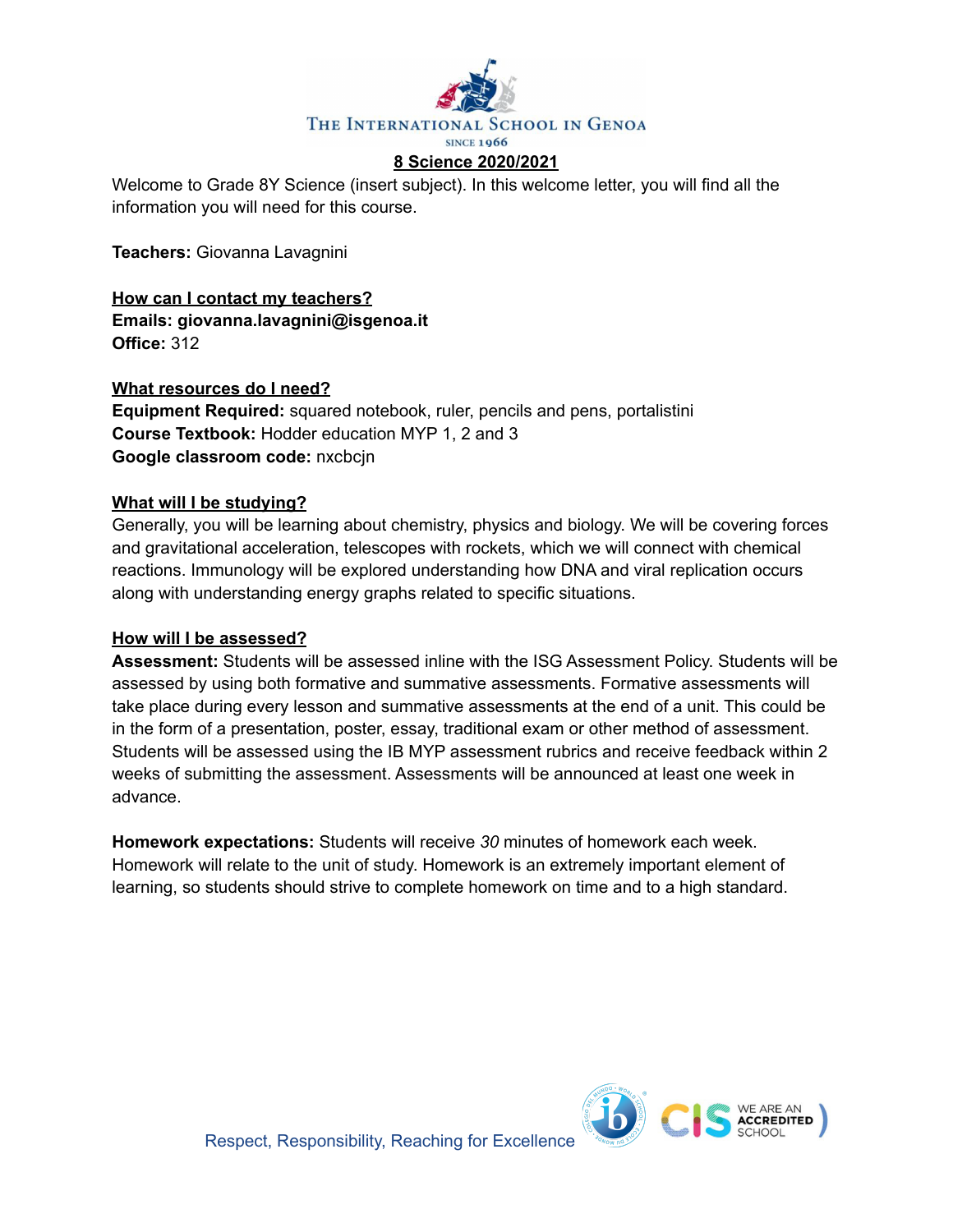

Welcome to 8th Grade Storia. In this welcome letter, you will find all the information you will need for this course.

Teachers: Chiara Borselli How can I contact my teachers? Emails: chiara.borselli@isgenoa.it Office: 317

#### What resources do I need?

Equipment Required: Penne, matite, colori, evidenziatori, colla, forbici Course Textbook: B. Biggio *La parola alla Storia 3 Dal Novecento ai giorni nostri* Fabbri Ed. Google classroom code: cqm4i2l

#### What will I be studying?

Il corso di preparazione agli esami italiani di terza media, basandosi principalmente su quanto stabilito dai programmi ministeriali della scuola statale italiana, intende trasmettere e sviluppare le conoscenze fondamentali che aiutino lo studente a collocare efficacemente sé stesso e la realtà che lo circonda, secondo corrette direttrici spazio-temporali. In particolare il corso di Storia si concentra sullo studio dei principali avvenimenti storici dell'Ottocento e del Novecento.

Topics: La Prima Guerra Mondiale La Rivoluzione Russa Il Fascismo Il Nazismo La Seconda Guerra Mondiale

#### How will I be assessed?

Assessment: Students will be assessed inline with the ISG Assessment Policy. Students will be assessed by using both formative and summative assessments. Formative assessments will take place during every lesson and summative assessments at the end of a unit. This could be in the form of a presentation, poster, essay, traditional exam or other method of assessment. Students will be assessed using the IB MYP/DP assessment rubrics and receive feedback within 2 weeks of submitting the assessment. Assessments will be announced at least one week in advance.

Homework expectations: Students will receive 20 minutes of homework each week. Homework will relate to the unit of study. Homework is an extremely important element of learning, so students should strive to complete homework on time and to a high standard.

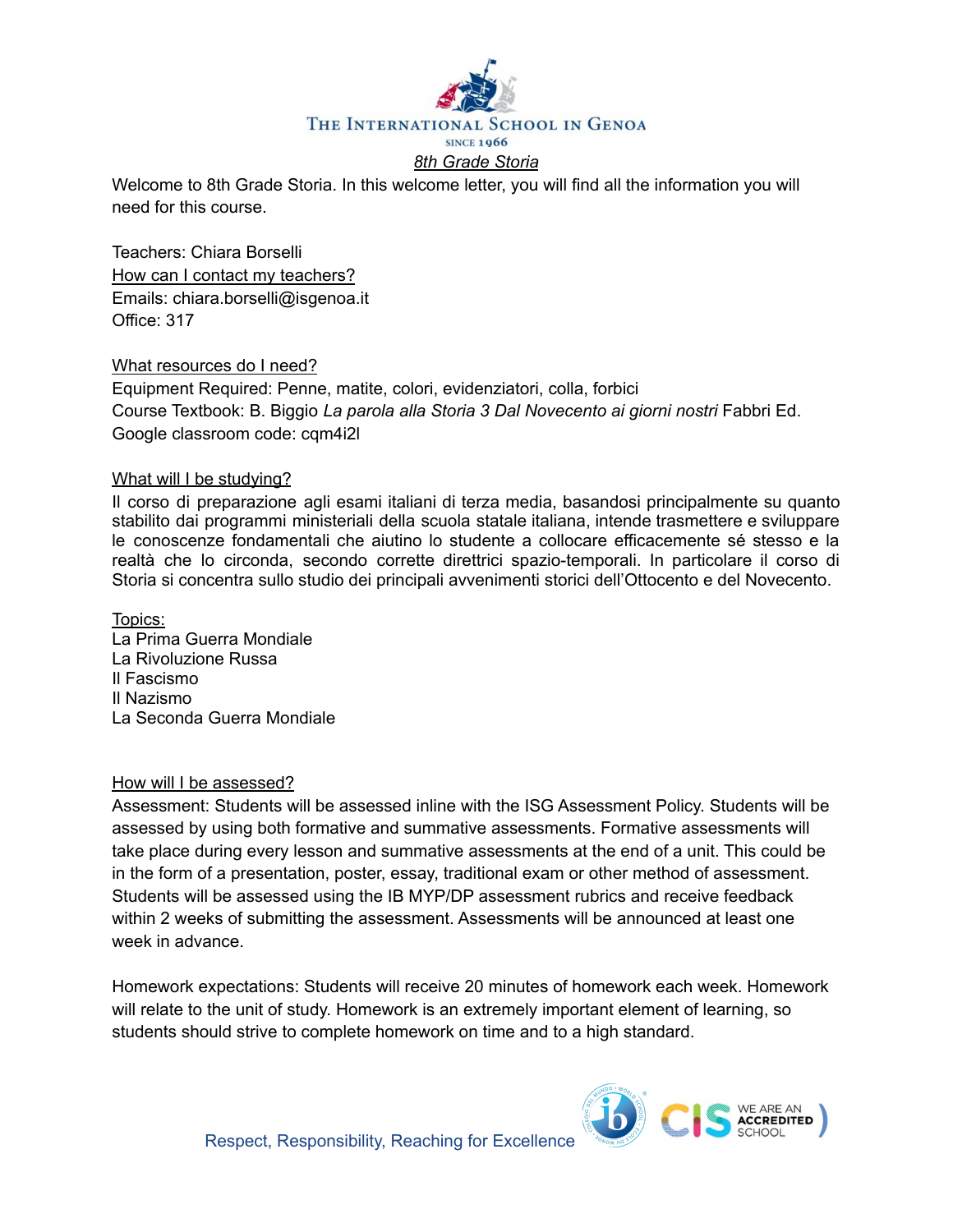

Welcome to Grade 8 Technology. In this welcome letter, you will find all the information you will need for this course.

**Teachers:** Christina Koprowicz

# **How can I contact my teachers?**

**Emails:** [christina.koprowicz@isgenoa.it](mailto:christina.koprowicz@isgenoa.it) **Office:** 312

#### **What resources do I need?**

**Equipment Required:** 1 notebook, 1 portadocumenti (plastic pocket folder), pens and pencils, 30cm ruler, eraser and laptop with charger. Shall there be any further resources the students will be notified in advance.

**Course Textbook:** All materials will be provided by the school **Google classroom code:** k3mm4gl

# **What will I be studying?**

The following units will be covered:

Unit 1. Personal calendar and referencing

Unit 2. How can we design products to support someone with limited mobility

Unit 3. How can we provide access to clean water for all?

Unit 4. How can we make a toy/digital game to improve the life of a child in need (homeless, refugee, disability or dysfunctional background).

Please refer to the yearly planner for further information.

#### **How will I be assessed?**

**Assessment:** Students will be assessed inline with the ISG Assessment Policy. Students will be assessed by using both formative and summative assessments. Formative assessments will take place during every lesson and summative assessments at the end of a unit. This could be in the form of a presentation, poster, essay, traditional exam or other method of assessment. Students will be assessed using the MYP assessment rubrics and receive feedback within 2 weeks of submitting the assessment. Assessments will be announced at least one week in advance.

**Homework expectations:** Students will receive 30 minutes of homework each week. Homework will relate to the unit of study. Homework is an extremely important element of learning, so students should strive to complete homework on time and to a high standard.

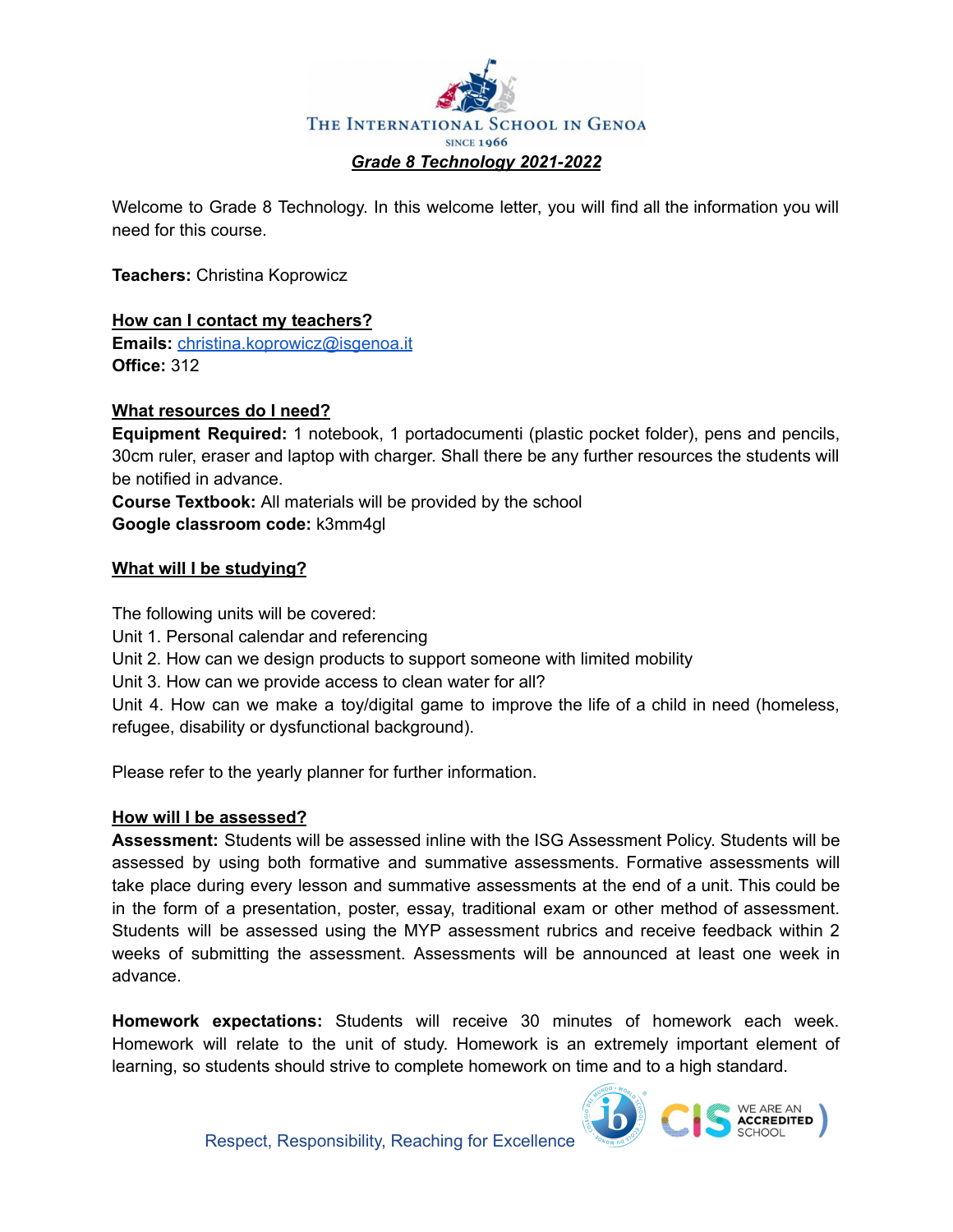

Welcome to Grade 8 Italian B. In this welcome letter, you will find all the information you will need for this course.

**Teachers:** Virginia Briganti

# **How can I contact my teachers?**

**Emails:** virginia.briganti@isgenoa.it **Office:** 207

#### **What resources do I need?**

**Equipment Required:** An A4 lined notebook, a complete pencil case (pen, pencils, coloured pencils, eraser, sharpener, scissors and glue), a laptop.

# **Course Textbook:**

- Beginner students: Parla con me 1, Alma Edizioni (ISBN 978-88-6182-274-0)
- Returning students: In Bocca al Lupo 2, Alma Edizioni (WILL ONLY BE NEEDED IN JANUARY AND WILL BE PROVIDED BY THE SCHOOL)

#### **Google classroom code:** 7qfmos4

#### **What will I be studying?**

According to the student's level of proficiency in Italian, the course will aim at developing and improving competencies in the 4 macro skills of language: listening, speaking, reading and writing, through purposeful and engaging activities. Students will be involved in task-based activities aimed at promoting interaction and language development in real-life contexts. Reading in Italian will be an important component of the course, as well as developing and improving grammar awareness.

#### **How will I be assessed?**

**Assessment:** Students will be assessed inline with the ISG Assessment Policy. Students will be assessed by using both formative and summative assessments. Formative assessments will take place during every lesson and summative assessments at the end of a unit. This could be in the form of a presentation, poster, essay, traditional exam or other method of assessment. Students will be assessed using the IB MYP assessment rubrics and receive feedback within 2 weeks of submitting the assessment. Assessments will be announced at least one week in advance.

**Homework expectations:** Students will receive 40 minutes of homework each week. Homework will relate to the unit of study. Homework is an extremely important element of learning, so students should strive to complete homework on time and to a high standard.

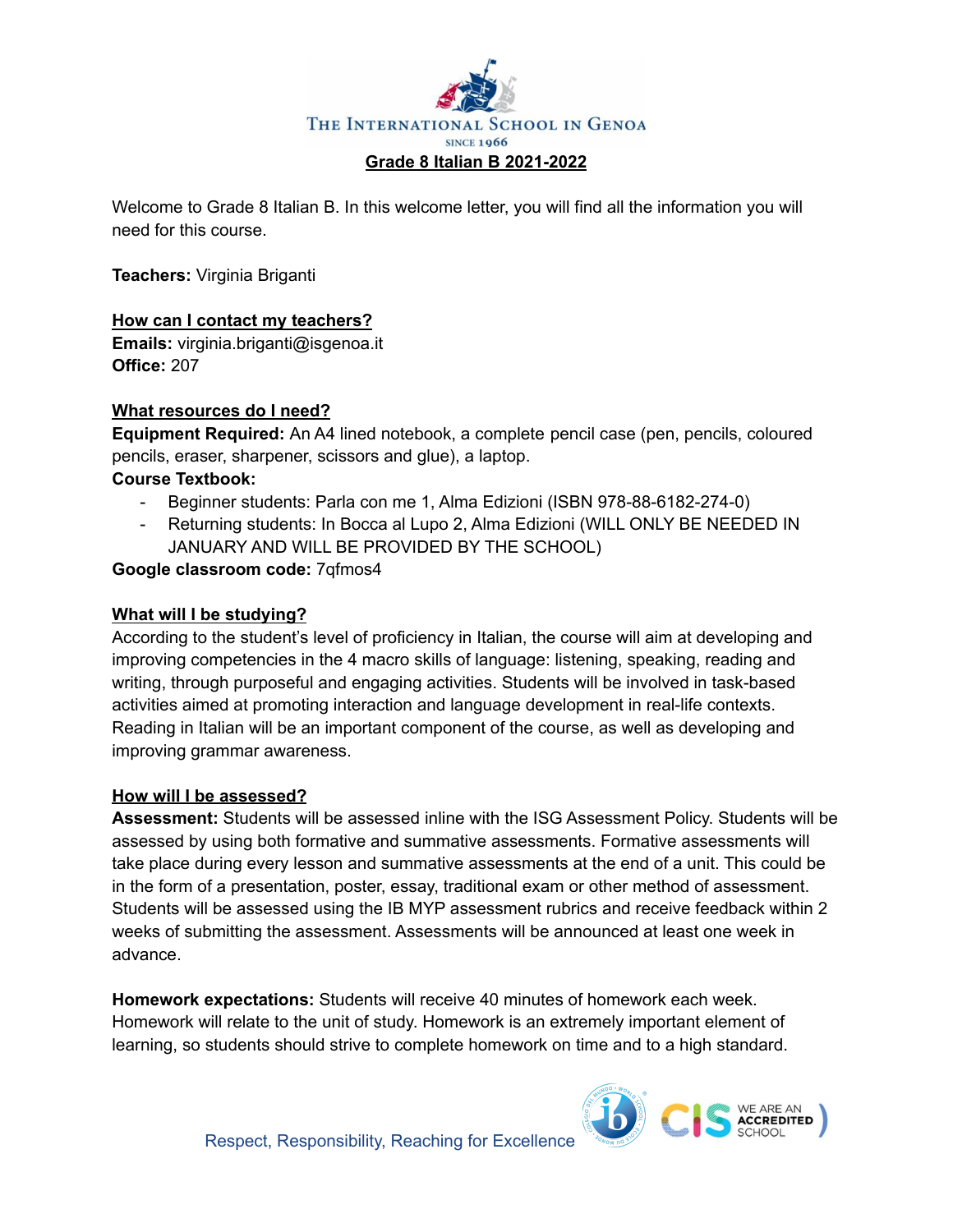

Welcome to Grade *8X English*. In this welcome letter, you will find all the information you will need for this course.

**Teachers:** *Ioana Badicioiu*

#### **How can I contact my teachers?**

**Emails:** *ioana.badicioiu@isgenoa.it* **Office:** *Miss Ioana 312*

# **What resources do I need?**

#### **Equipment Required:**

- *- your computer, charger and headphones;*
- *- your book choice*
- *- pencil, pens of different colours;*
- *- a spiral notebook (with dividers, such as [THIS](https://www.amazon.com/Oxford-3-Subject-Notebooks-Assorted-10386/dp/B07CL6PZMM/ref=sxin_7_ac_d_pm?ac_md=2-0-VW5kZXIgJDE1-ac_d_pm&cv_ct_cx=notebooks+with+dividers&dchild=1&keywords=notebooks+with+dividers&pd_rd_i=B07CL6PZMM&pd_rd_r=5b5da13f-7185-43b4-bf26-b9b2bbd6bb4c&pd_rd_w=2pIJl&pd_rd_wg=d47ih&pf_rd_p=6fa2c4b2-cf77-4ff1-a22d-406e154f5c4b&pf_rd_r=BNP9KBNGW28C67BBJ7M0&psc=1&qid=1598599606&sr=1-1-22d05c05-1231-4126-b7c4-3e7a9c0027d0) one, if possible)*
- *- sticky notes*
- *- rubber, white-out pen/tape*

**Course Textbook:** Your book choice

#### **Google classroom code:** *[zjw7rg2](https://classroom.google.com/c/MzE5OTIxNjQ0Mjc3?cjc=zjw7rg2)*

# **What will I be studying?**

- 1. Reading A variety of genres will be explored. We will be following the Reading Workshop model, so independent reading of choice books will be essential. We will all work on the same skills using texts you choose!
	- Units of Study will include:
		- *- Investigating characterization and plot*
		- *- Self-esteem: Media Literacy*
		- *- Poetry*
- 2. Writing There will be a strong focus on using the writing process of planning, drafting, revising and editing, and publishing to strengthen all of the traits the students need to develop. Students will write for a variety of purposes. Pieces of work will also vary regarding time frame and length.
	- Units of Study will include:
		- *- Short story/personal narrative writing*
		- *- Literary Essays*
		- *- Poetry writing!*
- 3. Speaking and Listening There will be a focus on comprehension and collaboration, as well as presentation of the students' ideas.
- 4. Language Emphasis will be placed on the conventions of standard English grammar and usage, capitalization, punctuation, and spelling when writing or speaking. Time will



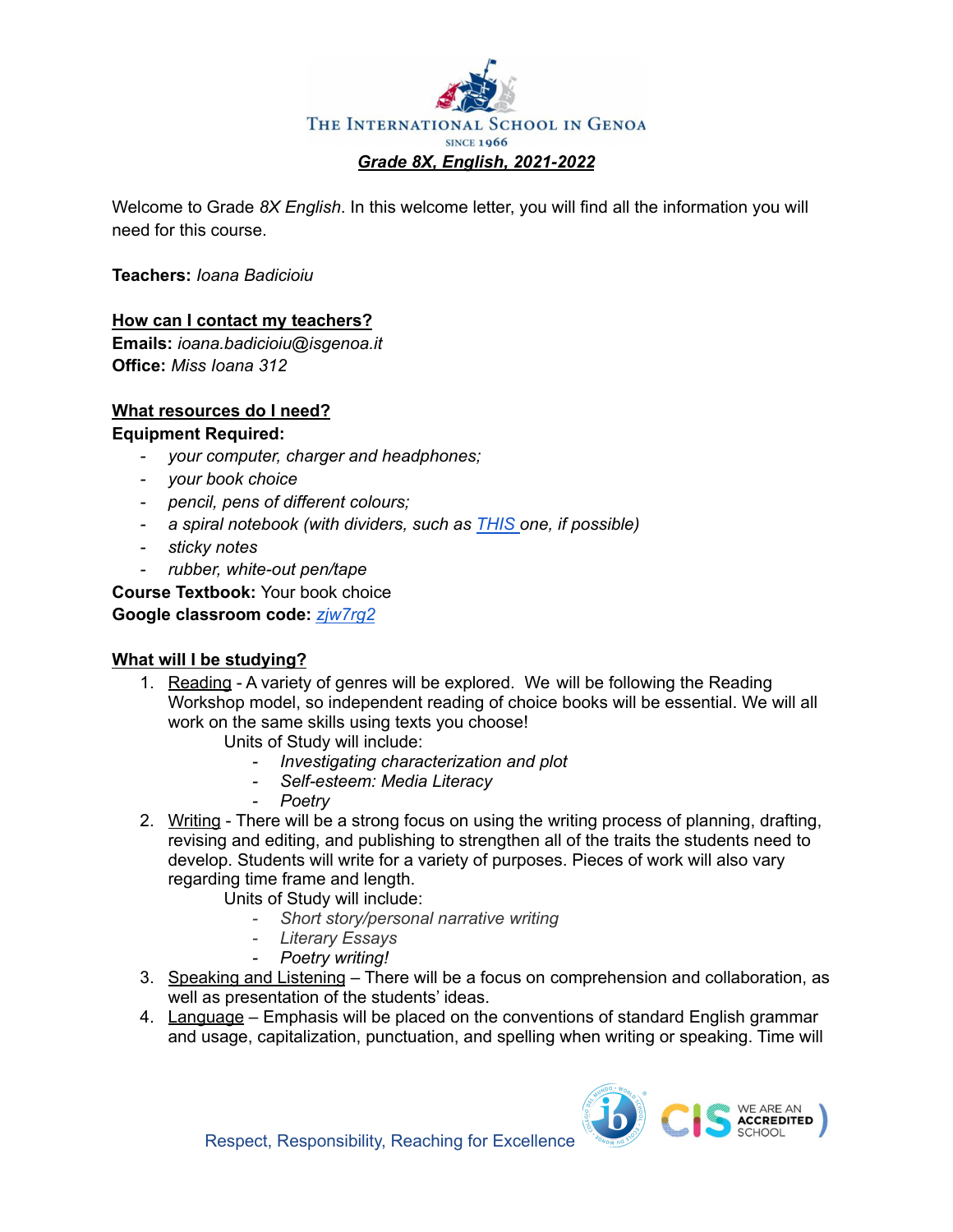

also be spent improving and expanding students' vocabulary including understanding of figurative language, word relationships, and tones in word meanings.

#### **How will I be assessed?**

**Assessment:** Students will be assessed inline with the ISG Assessment Policy. Students will be assessed by using both formative and summative assessments. Formative assessments will take place during every lesson and summative assessments at the end of a unit. This could be in the form of a presentation, poster, essay, traditional exam or other method of assessment. Students will be assessed using the IB MYP assessment rubrics and receive feedback within 2 weeks of submitting the assessment. Assessments will be announced at least one week in advance.

**Homework expectations:** Students will receive 30 minutes of homework each week to which they will add between 20 to 30 minutes reading time five times a week. Homework will relate to the unit of study. Homework is an extremely important element of learning, so students should strive to complete homework on time and to a high standard.

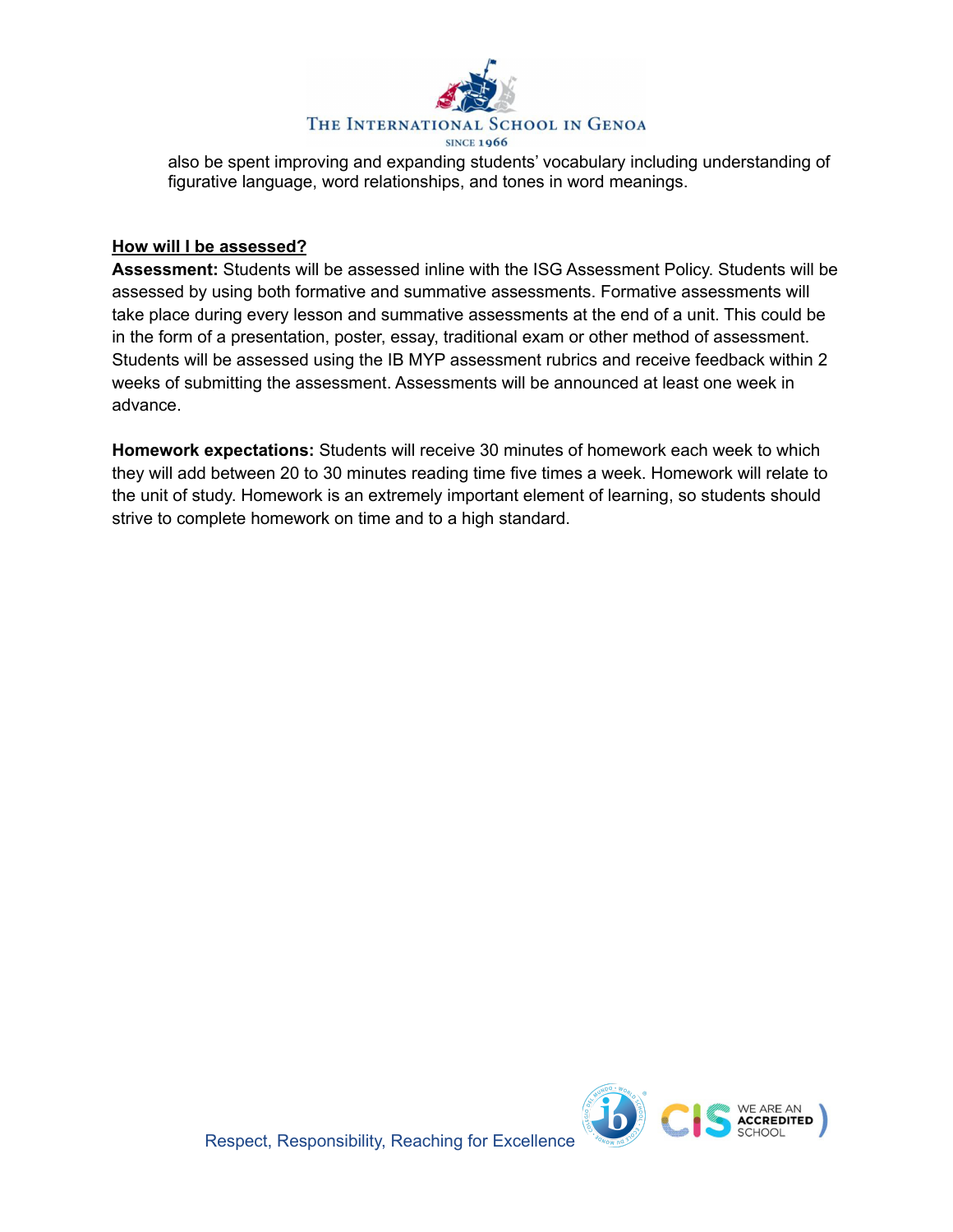

#### **Welcome note / Course overview**

Welcome to Art at ISG!

Upon completion of this course, students will become familiar with a variety of art materials and processes, will develop a vocabulary of art terms and an understanding of the elements of art and principles of design and of how they contribute towards the process of art production. Moreover, they will develop a vocabulary for critiquing the artworks of both themselves and others.

# **Topics**

| Art Bites                          | Can food be art/Can art be food? A bite-size history of food in art.<br>Plating and presentation.<br>Photographing food. Focus on the project COLORFOOD.                        |  |
|------------------------------------|---------------------------------------------------------------------------------------------------------------------------------------------------------------------------------|--|
| The Elements of<br>Art             | Learning about artworks and artists. Studio work.                                                                                                                               |  |
| Creativity will<br>save the planet | Creative expression can help build interconnected relationships based both on<br>commonality and diversity and lead to profound changes in globalization and<br>sustainability. |  |
| Personal Projects                  | W.O.W Projects (Wonderful Original Work of Art)                                                                                                                                 |  |

# **Art supplies requested**

2B Pencil A4 size folder for drawings and notes Pencil sharpener and eraser Drawing paper (A4 album) Sketchbook/Portfolio (binded)

# **Homework**

The majority of projects will be completed during class time. If a student needs more time to complete a project, he/she will generally have the opportunity to finish the project for homework. Students are expected to complete assignments by the due date. They will receive around 15 minutes of homework each week (usually note review).

#### **Tests**

Tests will take place at the end of every topic and will be announced at least two weeks in advance.

# **Evaluation of progress / grading policy and turn around time**



Respect, Responsibility, Reaching for Excellence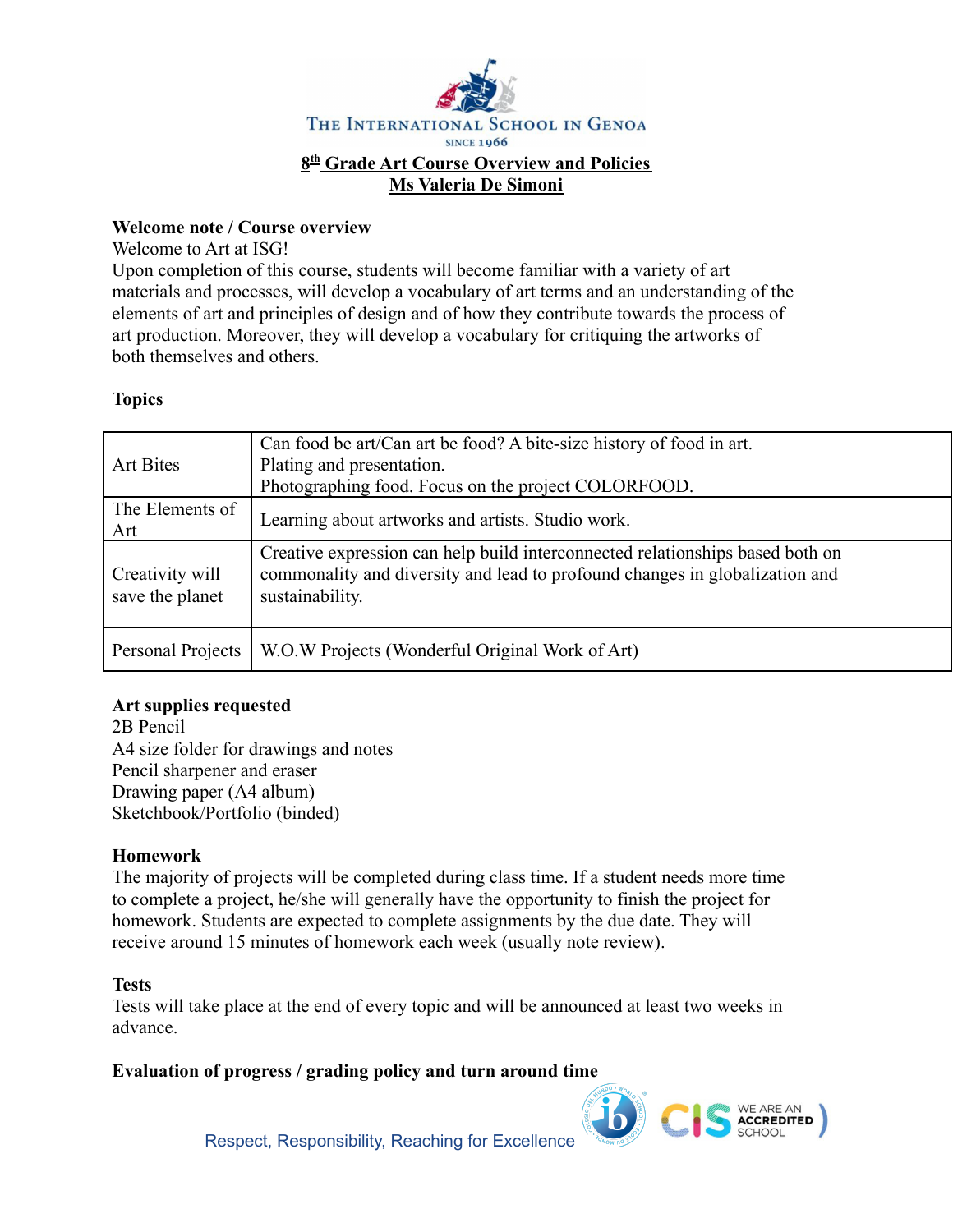

-Individual Studio Work done in class time to be assessed and graded according to specific given rubrics.

-Student Portfolio (completed studio work, rough drafts and sketches, notes taken in class and homework) will be periodically reviewed by the teacher and graded.

- Group Work and diverse Oral Presentations.

-Informal teacher observation of student at work will provide consistent subtle constructive feedback to the student.

- Informal teacher-student interviews. During the instructional sequence, the teacher poses open-ended and reflective questions to help the students improve their understanding and overall performance.

- Student-student small group discussion, where students assess their peers, or self-assess their work using a scoring guide or rubric.

# **Specific expectations**

- Sketchbook is meant to be a journal for capturing visual ideas and observations, a tool for planning studio work and a powerful resource for personal creativity and new ideas.

- All notes, studio works, tests and handouts should be collected in the portfolio and/or folder.

- Each student is responsible of his/her art material and should take care of it until the end of the school year.

- Students are supposed to participate fully to both studio and art appreciation activities.

- Students are supposed to take notes during art history and critics classes.

- During studio activities, at cleanup students stop working, gather materials, clean them following teacher directions and put them back neatly.

# **Communication**

The teacher is available for students in school, except for teaching hours. Email address: valeria.desimoni@isgenoa.it